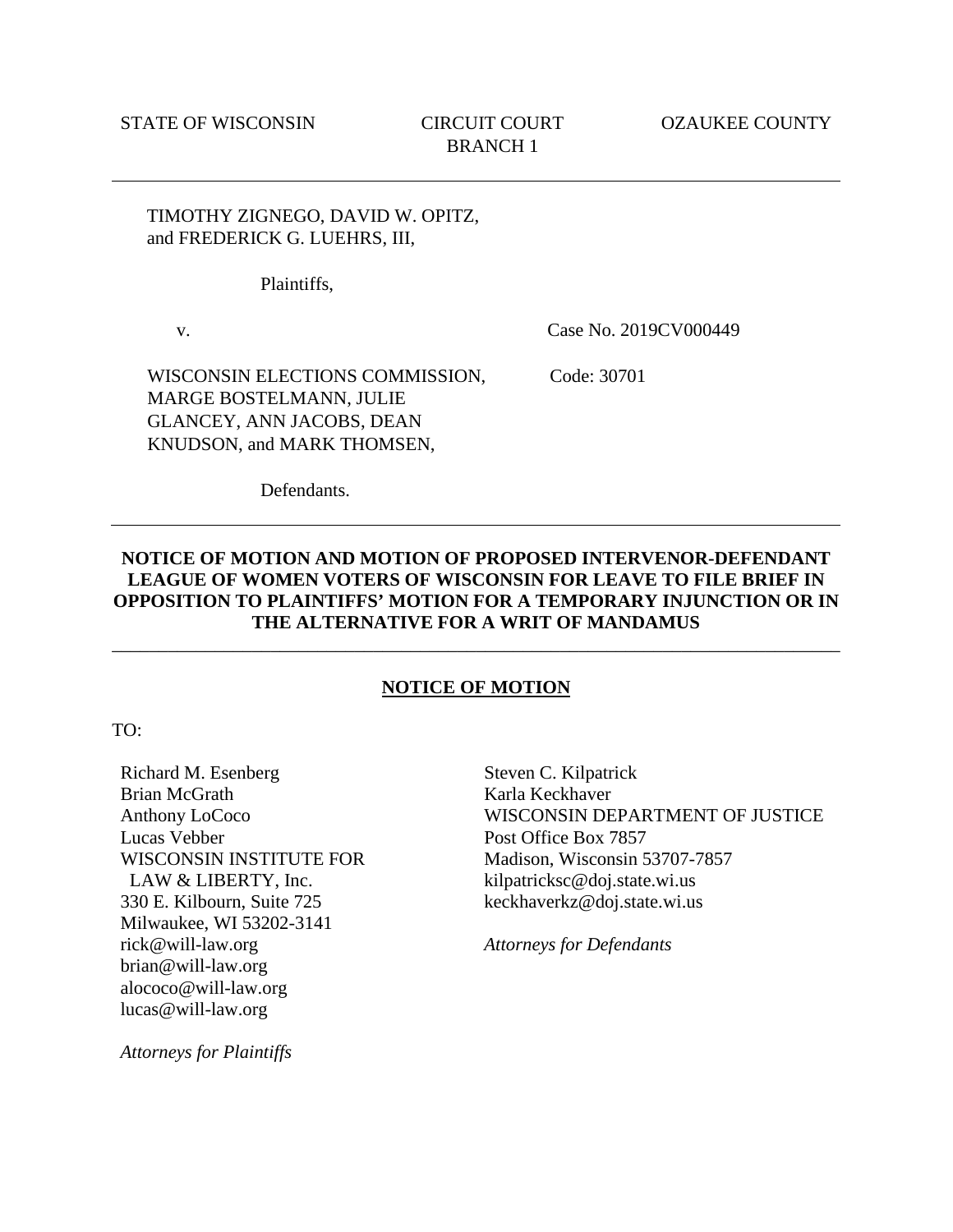PLEASE TAKE NOTICE that proposed Intervenor-Defendant, the League of Women Voters of Wisconsin, by and through its counsel, Rathje Woodward LLC, will appear before the Honorable Paul V. Malloy, in his usual courtroom located at Room 246, Ozaukee County Justice Center, 1201 S. Spring St., Port Washington, WI 53074, on such date and at such time as may be set by the Court, and shall then and there present the following Motion for Leave to File Brief in Opposition to Plaintiffs' Motion for a Temporary Injunction or in the Alternative for a Writ of Mandamus.

## **MOTION**

Proposed Intervenor-Defendant, League of Women Voters of Wisconsin (the "League"), by and through its counsel, Rathje Woodward LLC, moves the Court and respectfully requests that the Court grant it leave to file its Brief in Opposition to Plaintiffs' Motion for a Temporary Injunction or in the Alternative for a Writ of Mandamus, which is attached as Exhibit A to the Affidavit of Douglas M. Poland, dated November 27, 2019 ("11/27/19 Poland Aff."). In support of this Motion, the League states as follows:

1. On November 13, 2019, Plaintiffs initiated this action by filing their Complaint.

2. In their Complaint, Plaintiffs joined the Commission and the individual Commissioners as Defendants. Plaintiffs did not join the League as a party. On November 22, 2019, the League moved to intervene in this action as a Defendant.

3. Plaintiffs' counsel has represented to the undersigned counsel, and to the Court and the parties in a telephone hearing on November 26, 2019, that Plaintiffs will oppose the League's Motion to Intervene. Counsel for the Defendants has indicated they will take no position on the League's Motion to Intervene.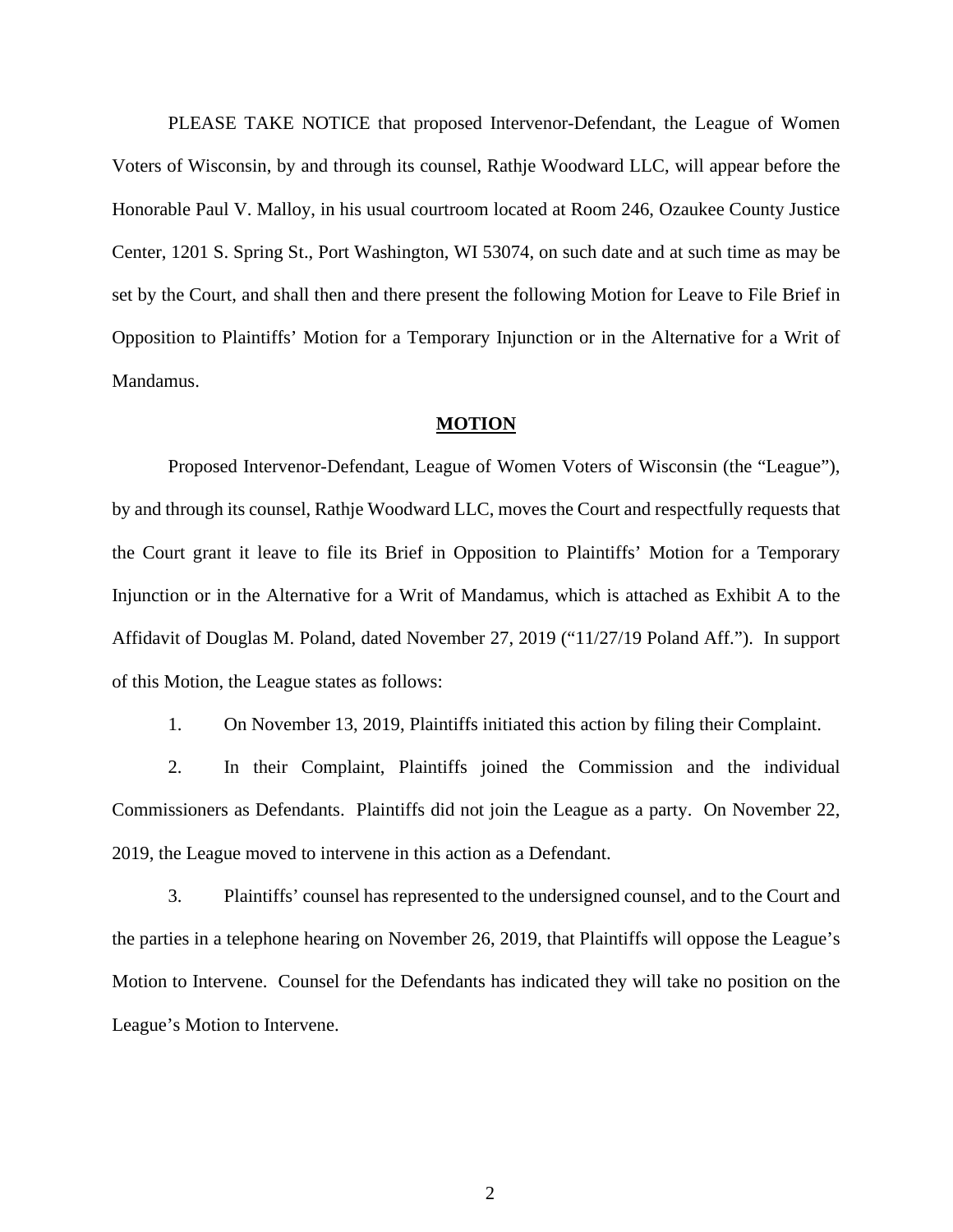4. As of the filing of the current Motion, counsel for the League has not been served with any response to its Motion to Intervene, and the Motion to Intervene has not been ruled upon by the Court. Consequently, the League currently remains a non-party to the captioned action.

5. On November 14, 2019, Plaintiffs filed a Motion for a Temporary Injunction or in the Alternative for a Writ of Mandamus ("TI Motion"). The TI Motion is currently scheduled for hearing on December 5, 2019, at 9 AM.

6. Plaintiffs' TI Motion asks the Court to enter a temporary injunction, or in the alternative, a writ of mandamus, that if granted would result in the removal of more than 234,000 registered voters from Wisconsin's rolls solely based on the fact that the Wisconsin Elections Commission ("WEC" or "the Commission") has obtained information from the Electronic Registration Information Center ("ERIC") that these voters have listed an address in the course of a government transaction, such as with the Wisconsin Department of Motor Vehicles ("DMV"), that is different from the residential address where they are currently registered to vote.

7. In the November 26 telephone hearing with the Court referred to in Paragraph 3 above, counsel for Defendants indicated that they will file an opposition to Plaintiffs' TI Motion today, November 27.

8. As the undersigned counsel noted for the Court and the parties in the November 26 telephone hearing, the League seeks to intervene in this action so that it may be heard at the hearing on Plaintiffs' TI Motion currently set for December 5, 2019. Consequently, the League seeks to have its Motion to Intervene ruled on either before or at the December 5 temporary injunction hearing so that, if the motion is granted, the League may be heard at the December 5 temporary injunction hearing.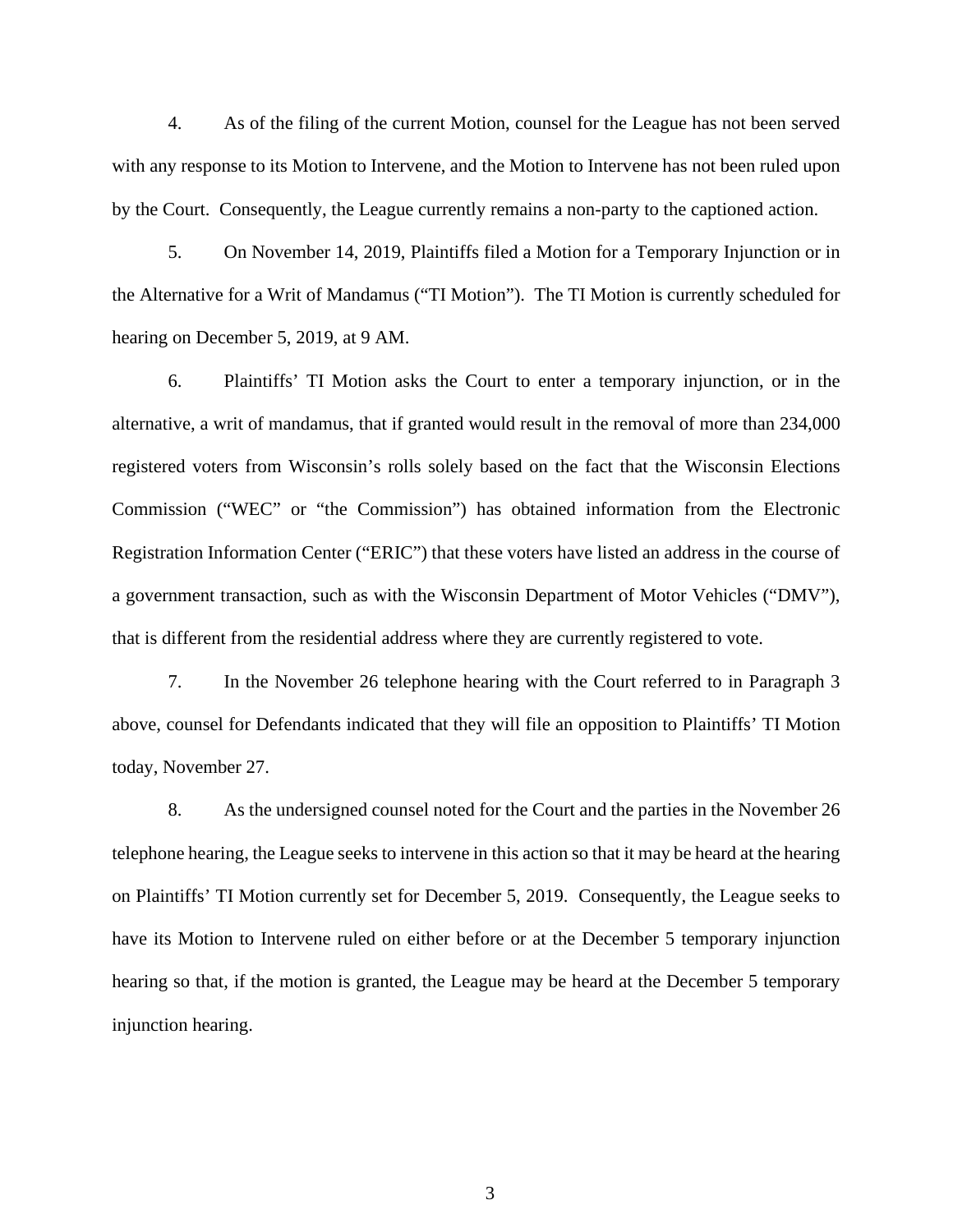9. The League does not seek to delay the schedule currently set by the Court, including the December 5 hearing on the TI Motion. In the interest of expediting these proceedings, the League seeks to submit for the Court's consideration its brief in opposition to the Plaintiffs' TI Motion on the same date as the Defendants file their opposition brief. However, since the Court has not yet issued an order that the League may intervene and participate in this action as a party, rather than filing its brief, the League now respectfully moves the Court for leave to file its brief in opposition to Plaintiffs' TI Motion. The League's opposition brief, which it will file if granted leave to do so, is attached to the contemporaneously filed Affidavit of Douglas M. Poland, dated November 27, 2019 as Exhibit A.

WHEREFORE, proposed Intervenor-Defendant, League of Women Voters of Wisconsin, respectfully respects that the Court grant leave to the League to file its Brief in Opposition to Plaintiffs' Motion for a Temporary Injunction or in the Alternative for a Writ of Mandamus.

Dated: November 27, 2019. Respectfully submitted,

By: *Electronically signed by Atty. Douglas M. Poland* Douglas M. Poland State Bar No. 1055189 David P. Hollander State Bar No. 1107233 Rathje Woodward LLC 10 East Doty Street, Suite 507 Madison, WI 53703 Phone: 608-960-7430 Fax: 608-960-7460 dpoland@rathjewoodward.com dhollander@rathjewoodward.com

*Attorneys for League of Women Voters of Wisconsin*

Jon Sherman\* D.C. Bar No. 998271 Cecilia Aguilera\* D.C. Bar. No. 1617884